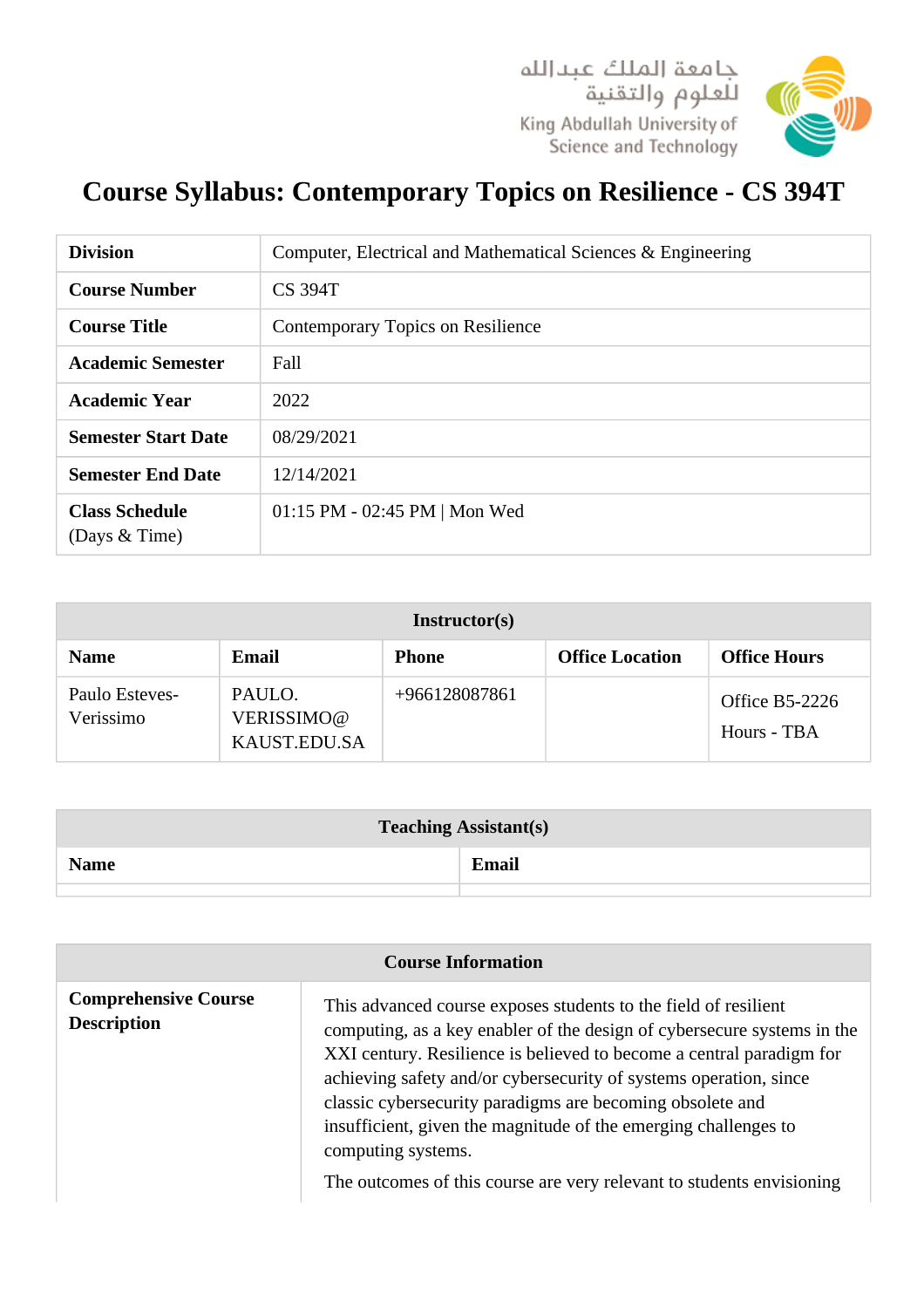|                                                        | their research within the scope of the recently created RC3 (Resilient<br>Computing and Cybersecurity Center, rc3.kaust.edu.sa).<br>The key for resilience lies on the fusion between dependability and<br>security research, or understanding the need to simultaneously fight<br>against cyber-attacks, accidental faults, design errors, and unexpected<br>operating conditions, in an automatic and persistent way. We review<br>the theoretical foundations that made possible this common body of<br>knowledge based on paradigms like automation, tolerance, self-<br>healing, adaptation. We study dependability and security of computer<br>systems and communication networks --- with a slant toward<br>distributed systems --- as well as algorithmic and architectural<br>solutions to make them resilient under the allowed presence of<br>accidental and malicious threats. Furthermore, we study how to build<br>on that, in order to make these properties sustainable over time, under<br>persistent and/or evolving threat scenarios.<br>Concrete competences acquired are: theory including fundamental<br>paradigms and architectures; knowledge of techniques and tools for the<br>design and development of algorithms, resilient systems, and their<br>components; and, finally, practical knowledge and experience in the<br>application of the paradigms and tools in diverse situations and<br>execution environments, from networked embedded systems to large-<br>scale web systems. |
|--------------------------------------------------------|-------------------------------------------------------------------------------------------------------------------------------------------------------------------------------------------------------------------------------------------------------------------------------------------------------------------------------------------------------------------------------------------------------------------------------------------------------------------------------------------------------------------------------------------------------------------------------------------------------------------------------------------------------------------------------------------------------------------------------------------------------------------------------------------------------------------------------------------------------------------------------------------------------------------------------------------------------------------------------------------------------------------------------------------------------------------------------------------------------------------------------------------------------------------------------------------------------------------------------------------------------------------------------------------------------------------------------------------------------------------------------------------------------------------------------------------------------------------------------------------------------------------|
| <b>Course Description from</b><br><b>Program Guide</b> | A course of current interest. Topics are not permanent and the content of<br>the course will change to reflect recurring themes and topical interest.<br>The content will be approved by the division.                                                                                                                                                                                                                                                                                                                                                                                                                                                                                                                                                                                                                                                                                                                                                                                                                                                                                                                                                                                                                                                                                                                                                                                                                                                                                                            |
| <b>Goals and Objectives</b>                            | Objectives:<br>This advanced course exposes students to resilient computing,<br>drawing from the fusion between dependability and security<br>research, as a paradigm for fostering robustness of computing<br>systems in the face of a wide range of threats, by simultaneously<br>fighting against cyber-attacks, accidental faults, design errors, and<br>unexpected operating conditions, in an automatic and sustainable<br>way.<br>A solid training in resilient computing, dependability and security<br>assumes extreme importance as a precursor of advanced studies and<br>research in these areas.<br>Likewise, on a shorter term, it prepares students for mastering the<br>design and operation of systems supporting many critical operations<br>of modern societies, including: mission-critical data centers; utility                                                                                                                                                                                                                                                                                                                                                                                                                                                                                                                                                                                                                                                                             |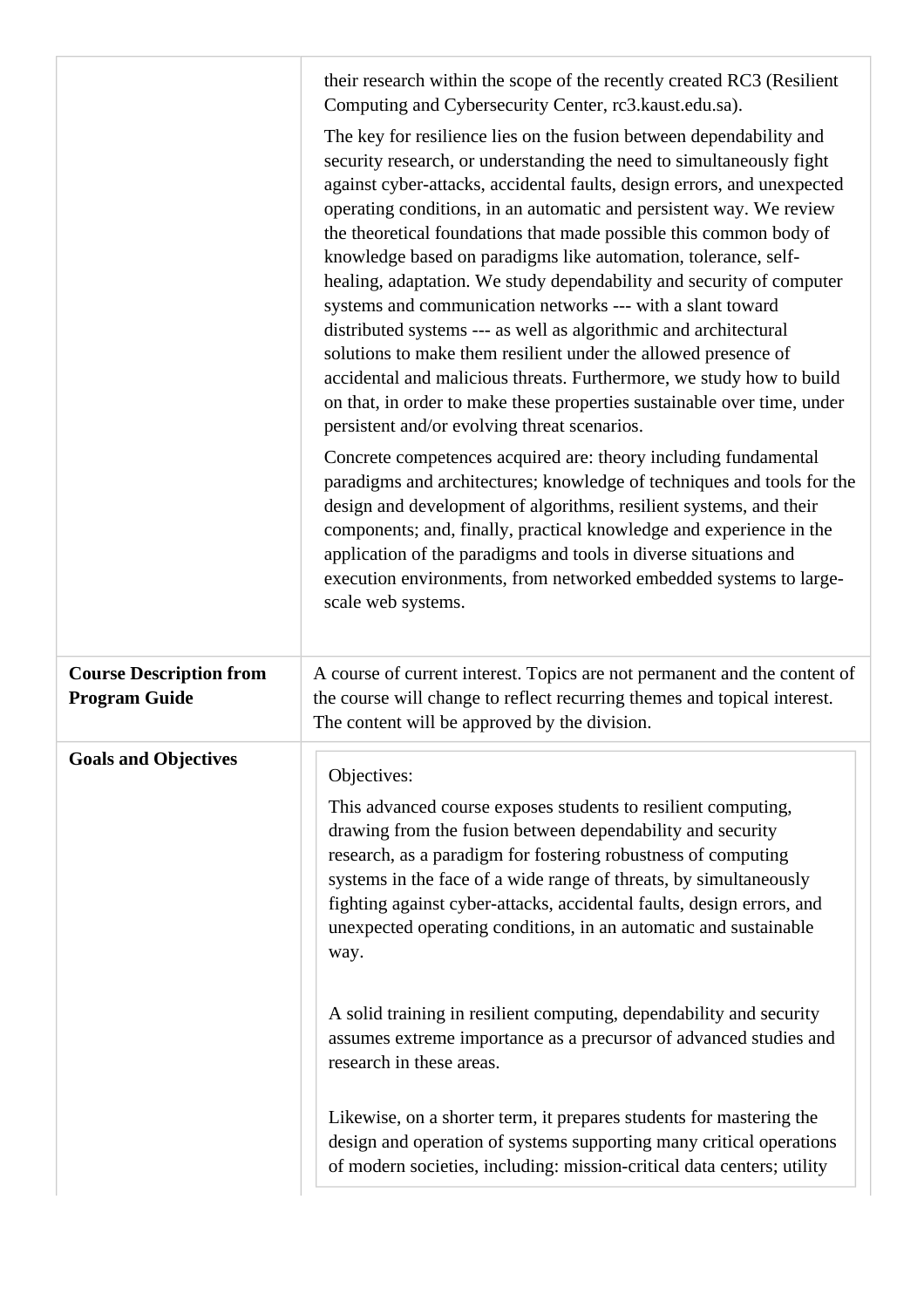|                           | infrastructures such as power grid, telco, or process control;<br>autonomous vehicles in land, air and space; fintech and blockchain;<br>digital health.<br>Outcomes:<br>Concrete competences acquired are: theory including fundamental<br>paradigms and architectures; knowledge of techniques and tools for<br>the design and development of algorithms, resilient systems, and<br>their components; and, finally, practical knowledge and experience<br>in the application of the paradigms and tools in diverse situations<br>and execution environments, from networked embedded systems to<br>large-scale web systems.<br>As such, students will be exposed to the following subjects, from<br>theoretical foundations to system-level approaches, and will be<br>challenged with devising solutions for problems, along the<br>knowledge provided by these subjects.<br>Review of fundamental security and dependability concepts<br>1.<br>Fault and Intrusion Tolerance (FIT) concepts and<br>2.<br>terminology<br>3.<br>FIT foundations, frameworks, mechanisms and strategies<br>Modeling threats<br>4.<br>Architecting fault-and-intrusion-tolerant systems<br>5.<br>Protocols: Tolerating Intrusions<br>6.<br>Protocols: Resilience to Persistent and Evolving Threats<br>7.<br>8.<br><b>Testing Attacks</b> |
|---------------------------|---------------------------------------------------------------------------------------------------------------------------------------------------------------------------------------------------------------------------------------------------------------------------------------------------------------------------------------------------------------------------------------------------------------------------------------------------------------------------------------------------------------------------------------------------------------------------------------------------------------------------------------------------------------------------------------------------------------------------------------------------------------------------------------------------------------------------------------------------------------------------------------------------------------------------------------------------------------------------------------------------------------------------------------------------------------------------------------------------------------------------------------------------------------------------------------------------------------------------------------------------------------------------------------------------------------------------|
|                           | The syllabus of this curricular unit contributes both to the objectives<br>of the unit as well as to the program objectives.                                                                                                                                                                                                                                                                                                                                                                                                                                                                                                                                                                                                                                                                                                                                                                                                                                                                                                                                                                                                                                                                                                                                                                                              |
| <b>Required Knowledge</b> | Introductory Computer Security and Dependability courses advised,<br>and it is expected that students have at least introductory notions of:<br>computational systems and computer networks; operating systems and<br>distributed systems.                                                                                                                                                                                                                                                                                                                                                                                                                                                                                                                                                                                                                                                                                                                                                                                                                                                                                                                                                                                                                                                                                |
| <b>Reference Texts</b>    | Given the time closeness of these matters to the s.o.t.a., two published<br>survey works will serve as textbooks, forming the thread of the course<br>explanation in lecture:<br>- Intrusion-Tolerant Architectures: Concepts and Design. P. Veríssimo,<br>N. Neves, and M. Correia. An extended version of the paper in:<br>Architecting Dependable Systems. R. Lemos, C. Gacek, A. Romanovsky<br>(eds.), Springer-Verlag LNCS 2677 (2003). [ITACD].<br>- Intrusion-Resilient Middleware Design and Validation. P. Verissimo,<br>M. Correia, N. Neves, P. Sousa. In Annals of Emerging Research in                                                                                                                                                                                                                                                                                                                                                                                                                                                                                                                                                                                                                                                                                                                       |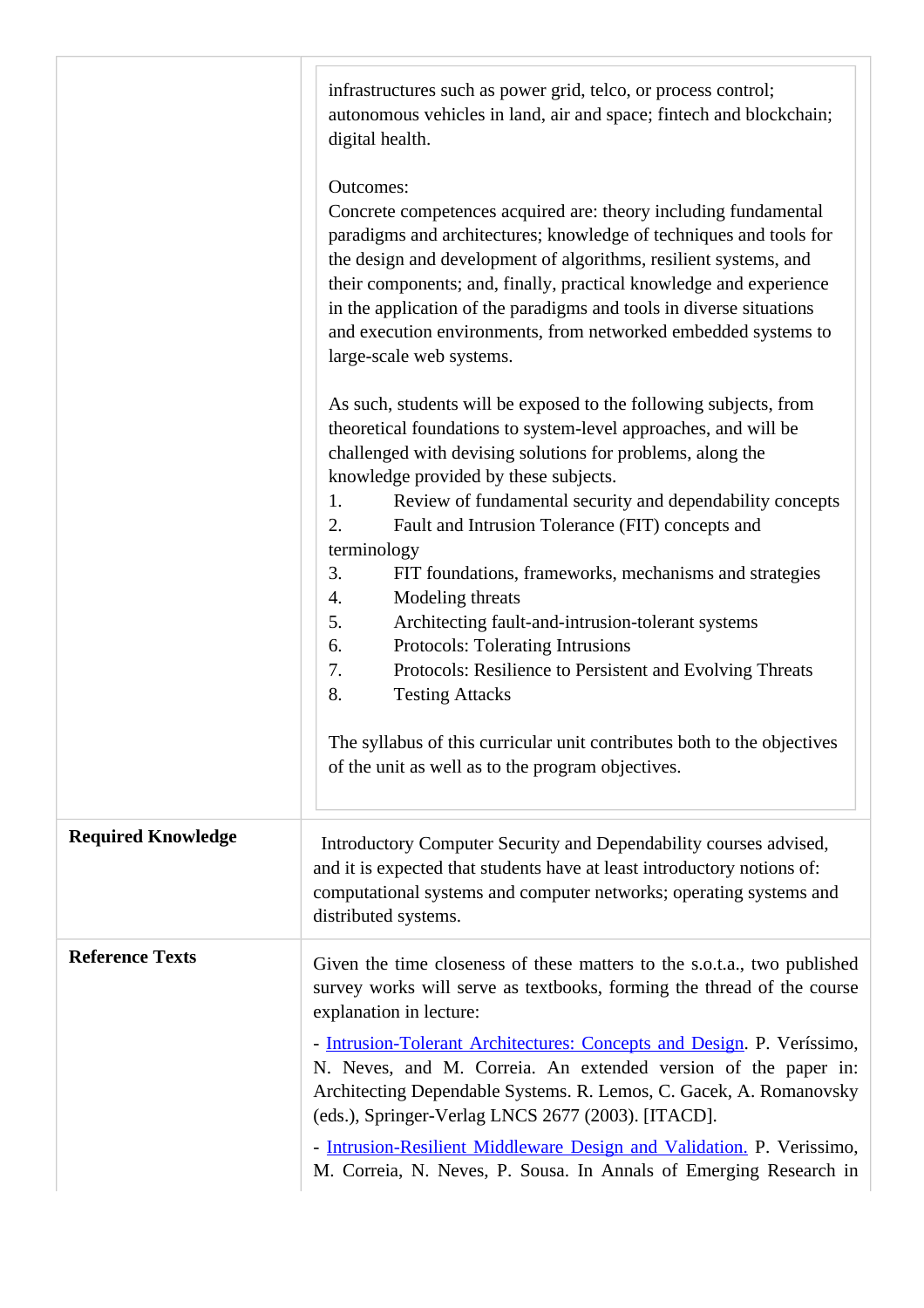|                               | Information Assurance, Security and Privacy Services, H. Rao and S.<br>Upadhyaya (Eds.), Elsevier 2008. [IRMDV].                                                                                                                                                                                                                                                                                                                                                                                                                                                                                                                                                                                                                              |
|-------------------------------|-----------------------------------------------------------------------------------------------------------------------------------------------------------------------------------------------------------------------------------------------------------------------------------------------------------------------------------------------------------------------------------------------------------------------------------------------------------------------------------------------------------------------------------------------------------------------------------------------------------------------------------------------------------------------------------------------------------------------------------------------|
|                               | These will be complemented by a repository of several dozens of<br>additional research and design papers, split in thematic modules and<br>available from the course web, containing both the seminal works in the<br>area over the years, as well as of the most recent, s.o.t.a. frontier works,<br>so that students, in self-reading (pointed to from the lectures) or as part<br>of reading assignments, may consolidate the notions obtained in the<br>lectures.                                                                                                                                                                                                                                                                         |
| <b>Method of evaluation</b>   | 65.00% - Homework / Assignments<br><b>30.00%</b> - Final exam<br><b>5.00%</b> - Active participation                                                                                                                                                                                                                                                                                                                                                                                                                                                                                                                                                                                                                                          |
| Nature of the assignments     | Reading Assignments (research papers to read and write a short essay<br>about, with a structure oriented to creating a critical and creative<br>researcher's mind) and group projects (a 2-phase project, destined to be a<br>PoC of the value of the resilience concepts learned, results presented and<br>defended in class by each group; students can and should constructively<br>criticize each others' projects).<br>If there is a sufficient split of PhD and advanced MSc students enrolled,<br>I am considering a methodology of differentiated grading methods for<br>PhD and MSc students. Pedagogically, this achieves a better mapping<br>with the objectives of these two classes of students.                                 |
| <b>Course Policies</b>        | Unless during allowed group work, copying or allowing someone<br>to copy homework solutions, machine problems, and exam<br>solutions, from other students in the class, or from other sources<br>is considered plagiarism and is treated very seriously by the<br>Program of Computer Science and CEMSE. The usual penalty<br>for a first cheating offense is a grade of zero on the homework or<br>exam. The penalty for a second offense, or a particularly severe<br>first offense, is an F in the course. All cheating cases are reported<br>to the department. Multiple offenses can result in suspension or<br>dismissal from the CS program or from the university. Please<br>further refer to the KAUST policy on Academic Integrity. |
| <b>Additional Information</b> |                                                                                                                                                                                                                                                                                                                                                                                                                                                                                                                                                                                                                                                                                                                                               |

| <b>Tentative Course Schedule</b><br>(Time, topic/emphasis & resources) |                 |                                                                      |
|------------------------------------------------------------------------|-----------------|----------------------------------------------------------------------|
| Week                                                                   | <b>Lectures</b> | <b>Topic</b>                                                         |
|                                                                        | Mon 08/30/2021  | Introduction Introduction of instructor. Introduction to the course: |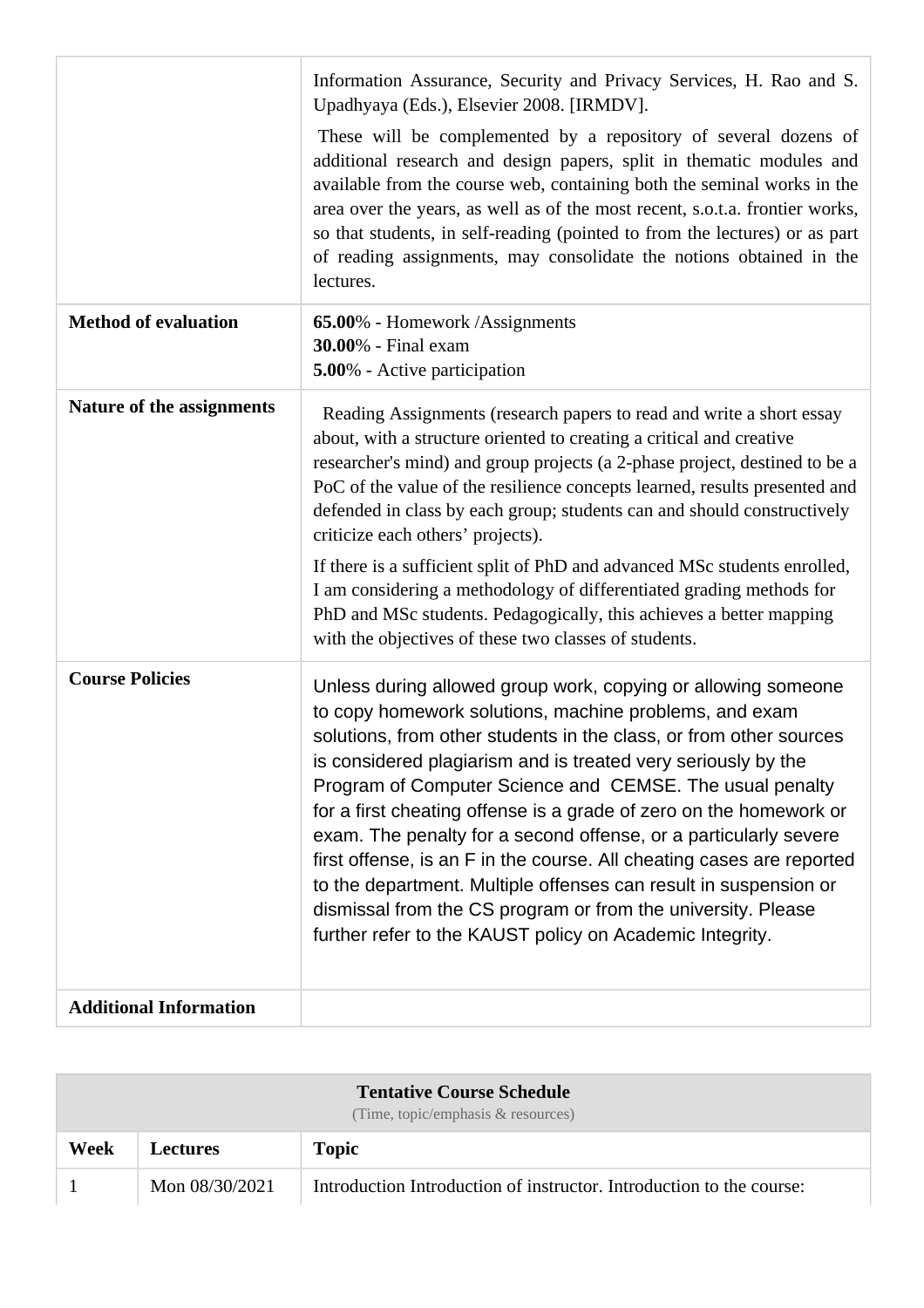|                | Wed 09/01/2021                   | objectives, program outline, bibliography, grading. " Motivation by<br>example: the case for intrusion tolerance. Intrusion-Tolerant<br>Architectures: Concepts and Design (ITACD).                                                                                                                                                                                                                                                                                                                                                                                                                                                                                                                                                                                                                                                                                                                                                                                                                                                                                                                       |
|----------------|----------------------------------|-----------------------------------------------------------------------------------------------------------------------------------------------------------------------------------------------------------------------------------------------------------------------------------------------------------------------------------------------------------------------------------------------------------------------------------------------------------------------------------------------------------------------------------------------------------------------------------------------------------------------------------------------------------------------------------------------------------------------------------------------------------------------------------------------------------------------------------------------------------------------------------------------------------------------------------------------------------------------------------------------------------------------------------------------------------------------------------------------------------|
| $\overline{2}$ | Mon 09/06/2021<br>Wed 09/08/2021 | Foundations of Intrusion Tolerance (FIT): concepts and terminology<br>"Review of fundamental security and dependability concepts : Classical<br>fault tolerance and security, Dependability as a common framework,<br>Open problems. Trust and trustworthiness; Fault models: AVI attack-<br>vulnerability-intrusion. " Intrusion-Tolerant Architectures: Concepts and<br>Design (ITACD); DSSA: chap.6 and 16. FIT methodologies,<br>frameworks and mechanisms "Methodologies for FIT: error processing<br>and fault treatment; intrusion detection and processing; vulnerability and<br>intrusion forecasting. Wrapping-up: a metaphor for FIT. FIT<br>frameworks and mechanisms: Secure and fault-tolerant communication,<br>Software-based intrusion tolerance, Hardware-based intrusion tolerance,<br>Auditing and intrusion detection, Automatic intrusion processing. "<br><b>ITACD</b>                                                                                                                                                                                                             |
| 3              | Mon 09/13/2021<br>Wed 09/15/2021 | Fault and Intrusion Tolerance strategies FIT Strategies: Fault Avoidance<br>vs. Fault Tolerance, Confidential Operation, Perfect Non-stop Operation,<br>Reconfigurable Operation, Recoverable Operation, Fail-Safe. Example<br>Intrusion-Tolerant Networks and Architectures. Example Intrusion-<br>Tolerance mechanisms. ITACD FIT Systems Paradigms "Review of<br>basic dist. sys. paradigms: review of distributed systems models.;<br>ordering, coordination and consistency. FIT paradigms: intrusion<br>detection; self-enforcing vs. TTP; Byzantine protocols (agreement,<br>multicast, consensus, atomic broadcast). Review of Replication<br>management (partition-free and partitionable settings); review of<br>General State Machine Replication and Quorums." IRMDV; ITACD;<br>DSSA: chap.2 and 7                                                                                                                                                                                                                                                                                            |
| $\overline{4}$ | Mon 09/20/2021<br>Wed 09/22/2021 | FIT Systems Paradigms "Review of basic dist. sys. paradigms: review of<br>distributed systems models.; ordering, coordination and consistency. FIT<br>paradigms: intrusion detection; self-enforcing vs. TTP; Byzantine<br>protocols (agreement, multicast, consensus, atomic broadcast). Review<br>of Replication management (partition-free and partitionable settings);<br>review of General State Machine Replication and Quorums." IRMDV;<br>ITACD; DSSA: chap.2 and 7 FIT Systems Paradigms "Review of<br>Replication management (partition-free and partitionable settings);<br>review of General State Machine Replication and Quorums (contd.).<br>Intrusion tolerance paradigms (cont.): Byzantine State Machine<br>Replication; Byzantine quorums; Threshold cryptography; Secret<br>sharing (general, proactive); Information dispersal; Fragmentation and<br>scattering; Erasure codes; randomisation; indulgence; separation of exec<br>and agreement; trusted-trustworthy comp.; convergence functions;<br>timing functions. " IRMDV; ITACD; Reading Module Mod. 1. DSSA:<br>chap.7 and 12 |
| 5              | Mon 09/27/2021                   | FIT Systems Paradigms "Review of Replication management (partition-                                                                                                                                                                                                                                                                                                                                                                                                                                                                                                                                                                                                                                                                                                                                                                                                                                                                                                                                                                                                                                       |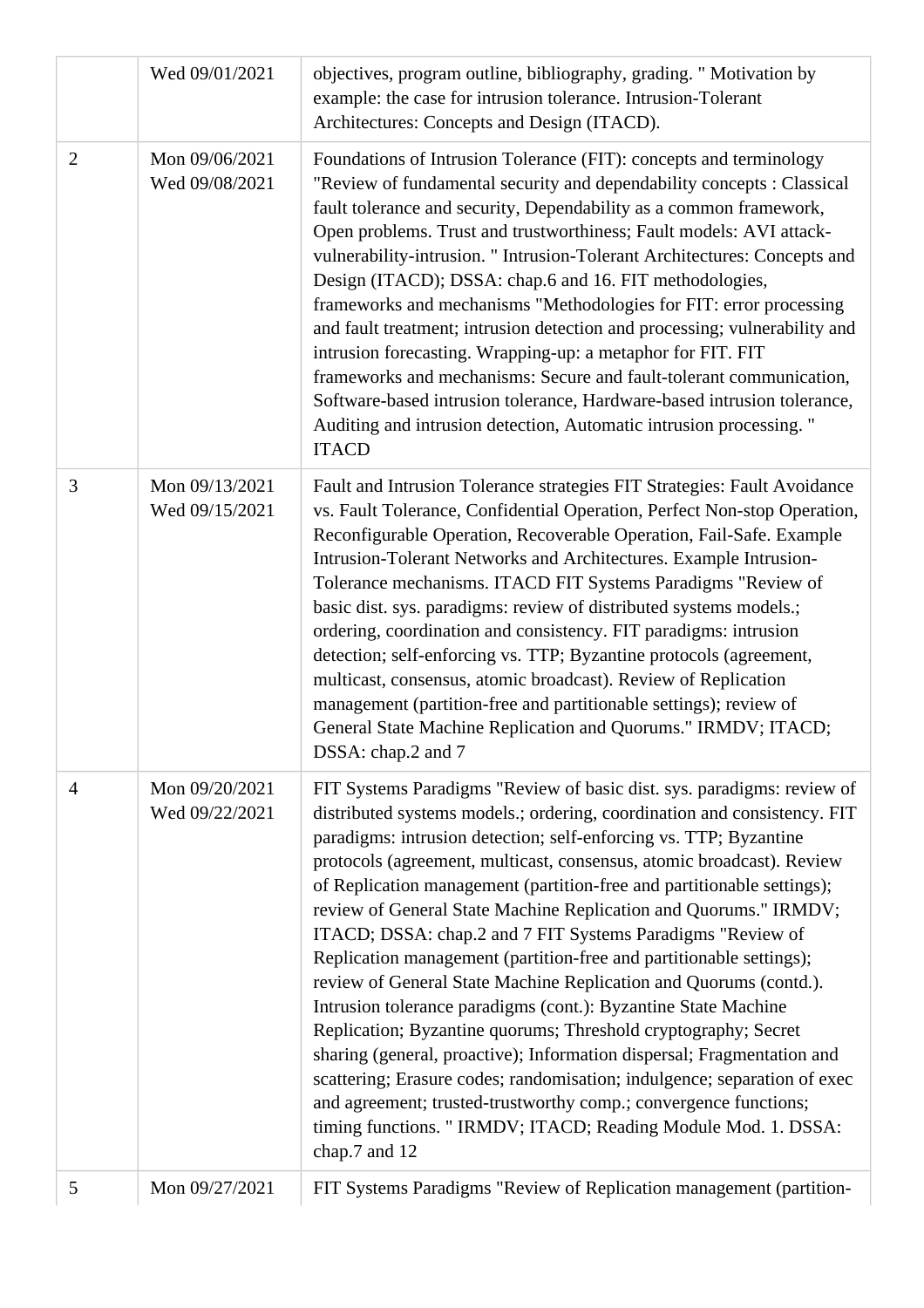|    | Wed 09/29/2021                   | free and partitionable settings); review of General State Machine<br>Replication and Quorums. Intrusion tolerance paradigms (cont.):<br>Byzantine State Machine Replication; Byzantine quorums; Threshold<br>cryptography; Secret sharing (general, proactive); Information dispersal;<br>Fragmentation and scattering; Erasure codes; randomisation; indulgence;<br>separation of exec and agreement; trusted-trustworthy comp.;<br>convergence functions; timing and clock synchronisation functions."<br>IRMDV; ITACD; Reading Module Mod. 1; DSSA: chap.2 and 7<br>Modeling and Architecting Intrusion-Tolerant Systems "Models and<br>assumptions, Architectural notions, A Reference FIT Architecture. FIT<br>Middleware Design strategies. Algorithm design under several models.<br>Advanced architecting concepts for FIT systems: architectures with<br>hybrid trustworthiness; recursive building of trust & trustworthiness."<br>IRMDV; ITACD; Mod. 2 |
|----|----------------------------------|-------------------------------------------------------------------------------------------------------------------------------------------------------------------------------------------------------------------------------------------------------------------------------------------------------------------------------------------------------------------------------------------------------------------------------------------------------------------------------------------------------------------------------------------------------------------------------------------------------------------------------------------------------------------------------------------------------------------------------------------------------------------------------------------------------------------------------------------------------------------------------------------------------------------------------------------------------------------|
| 6  | Mon 10/04/2021<br>Wed 10/06/2021 | Modeling and Architecting Fault-and-Intrusion-Tolerant Systems<br>"Models and assumptions, Architectural notions, A Reference FIT<br>Architecture. FIT Middleware Design strategies. Algorithm design under<br>several models. Advanced architecting concepts for FIT systems:<br>architectures with hybrid trustworthiness; recursive building of trust &<br>trustworthiness." IRMDV; ITACD; Mod. 2 Tolerating Intrusions<br>Intrusion-Tolerant Protocols (Arbitrary failure architectures): Byzantine<br>atomic broadcast and consensus; information dispersal; Byzantine<br>quorums; BFT State Machine Replication (BFT and variations). BFT<br>Implementation Techniques. IRMDV; ITACD; Mod. 3                                                                                                                                                                                                                                                                |
| 7  | Mon 10/11/2021<br>Wed 10/13/2021 | Tolerating Intrusions Intrusion-Tolerant Protocols (Arbitrary failure<br>architectures): Byzantine atomic broadcast and consensus; information<br>dispersal; Byzantine quorums; BFT State Machine Replication (BFT and<br>variations). BFT Implementation Techniques. IRMDV; ITACD; Mod. 3<br>Trusted Components and Architectures Components and Architectures.<br>Trusted Components: TPM, Trusted Platform Module; Hardware-based<br>Secure Firewall; pitfalls and enhancements of IDS and SIEM; Automatic<br>Remediation. IRMDV; ITACD; Mod. 4                                                                                                                                                                                                                                                                                                                                                                                                                |
| 8  | Mon 10/18/2021<br>Wed 10/20/2021 | Tolerating Intrusions "Intrusion-Tolerant Protocols (controlled failure<br>and TTP architectures): quorums with controlled failure models;<br>coordination service TTPs. Intrusion-Tolerant Protocols (hybrid<br>architectures): local trusted components (ex. USIG); distributed trusted<br>components (ex TTCB)." IRMDV; ITACD; Mod. 3                                                                                                                                                                                                                                                                                                                                                                                                                                                                                                                                                                                                                          |
| 9  | Mon 10/25/2021<br>Wed 10/27/2021 | FIT Systems Example FIT projects and systems IRMDV; ITACD; Mod.<br>$\overline{4}$                                                                                                                                                                                                                                                                                                                                                                                                                                                                                                                                                                                                                                                                                                                                                                                                                                                                                 |
| 10 | Mon 11/01/2021<br>Wed 11/03/2021 | Invited Seminar Presentation and discussion of projects, phase 1                                                                                                                                                                                                                                                                                                                                                                                                                                                                                                                                                                                                                                                                                                                                                                                                                                                                                                  |
| 11 | Mon 11/08/2021<br>Wed 11/10/2021 | Invited Seminar Review of selected subjects.                                                                                                                                                                                                                                                                                                                                                                                                                                                                                                                                                                                                                                                                                                                                                                                                                                                                                                                      |